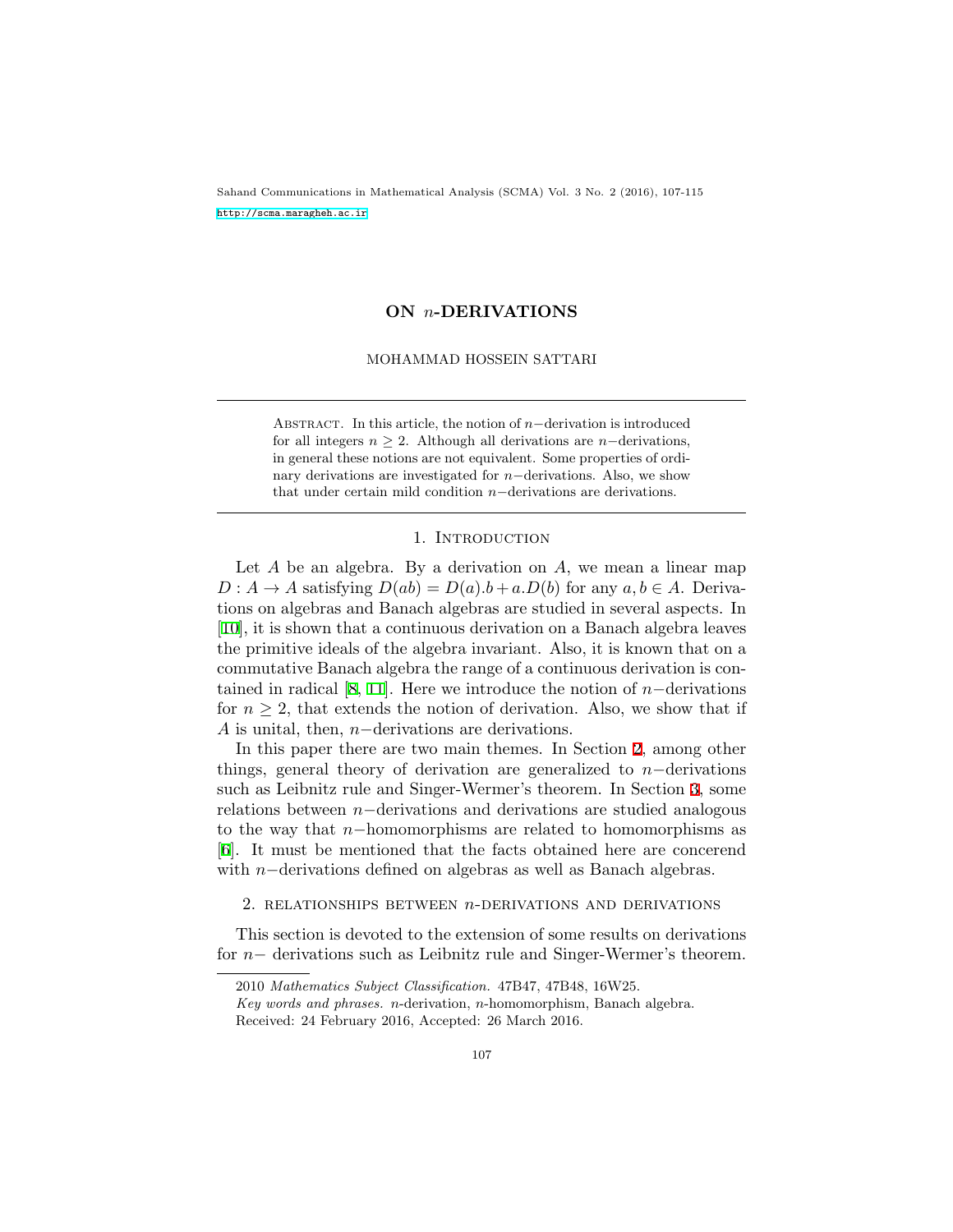108 M. H. SATTARI

As derivations, in general we can define a *n*-derivation from an algebra into a module on this algebra. Indeed, let *A* be an algebra and let *E* be an *A*-bimodule. A linear map  $D: A \rightarrow E$  is a derivation if  $D(ab) = D(a) \cdot b + a \cdot D(b)$  for any  $a, b \in A$ . For  $n \in \mathbb{N}$ , a linear map  $D: A \to E$  is called an *n*-derivation if

$$
(2.1) \ D(a_1a_2a_3...a_n) = D(a_1).a_2a_3...a_n + a_1.D(a_2).a_3...a_n + \cdots + a_1a_2a_3...D(a_n), \quad (a_1, a_2, a_3,...a_n \in A).
$$

It is clear that 2-derivations are a derivation, in the usual sense. A simple calculation shows that a 2-derivation is *n*-derivation for all *n*. The converse does not hold in general (see example [2.2\)](#page-1-0). Essentially this section is devoted to the study of same properties of *n*-derivations that are the same as properties of derivation.

<span id="page-1-1"></span>**Proposition 2.1.** *Let A be a unital algebra and E be a unital Abimodule. Then any n-derivation is a derivation.*

*Proof.* By assumption we have  $D(e^n) = D(e) + \cdots + D(e) = nD(e)$ , and so  $D(e) = 0$ . Now for any *a* and *b* in *A*,

$$
D(ab) = D(abe...e)
$$
  
=  $D(a).be...e + a.D(b).e...e + 0 + \cdots + 0$   
=  $D(a).b + a.D(b).$ 

□

The following example shows that [2.1](#page-1-1) does not hold in general.

<span id="page-1-0"></span>**Example 2.2.** Let *A* be the subalgebra of  $M_3(\mathbb{C})$  having zero on and below the diagonal. Since  $A^3 = 0$ , the identity map on *A* is a 3-derivation, while is not a derivation.

As derivations, *n*-derivations satisfy in the Leibnitz rule, that can be proved by induction.

**Proposition 2.3** (Leibnitz rule)**.** *Let D be a derivation on an algebra A. Then for any*  $m \in \mathbb{N}$ ,

 $D^m(a_1a_2a_3...a_n) =$ 

$$
= \sum_{k_1+k_2+\ldots+k_n=m} {m \choose k_1, k_2, \ldots, k_n} D^{k_1}(a_1) \cdot D^{k_2}(a_2) \ldots D^{k_n}(a_n),
$$
  
(a<sub>1</sub>, a<sub>2</sub>, a<sub>3</sub>, \ldots a<sub>n</sub>  $\in$  A).

*where*  $\binom{m}{k_1, k_2, ..., k_n} = \frac{m!}{k_1! k_2!}$  $\frac{m!}{k_1! k_2! \dots k_n!}$  and  $D^0 = I$  *is the identity operator.*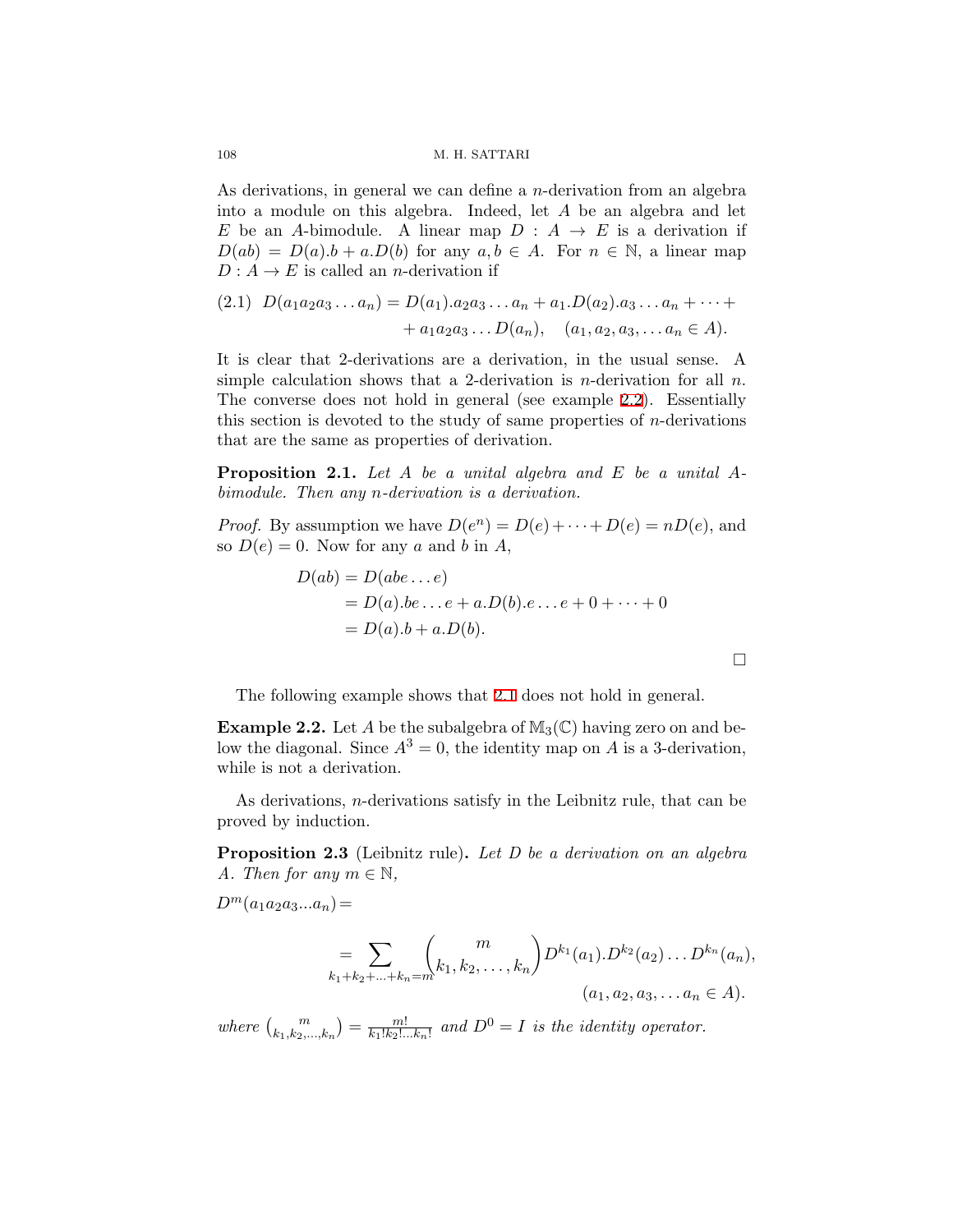*Proof.* The conclusion follows by induction on  $m$ . For  $m = 1$  the result holds by definition of an *n*-derivation. Assume that it holds for *m*. Then,

$$
D^{m+1} (a_1 a_2 a_3 ... a_n)
$$
  
=  $D(D^m(a_1 a_2 a_3 ... a_n))$   
=  $\sum_{k'_1 + k'_2 + ... + k'_n = m} {m \choose k'_1, k'_2, ..., k'_n} D(D^{k'_1}(a_1) \cdot D^{k'_2}(a_2) ... D^{k'_n}(a_n))$   
=  $\sum_{j=1}^n \sum_{k'_1 + k'_2 + ... + k'_n = m} {m \choose k'_1, k'_2, ..., k'_n} D^{k'_1}(a_1) ... D^{k'_j+1}(a_2) ... D^{k'_n}(a_n)$   
=  $\sum_{k_1 + k_2 + ... + k_n = m+1} {m+1 \choose k_1, k_2, ..., k_n} D^{k_1}(a_1) ... D^{k_j}(a_2) ... D^{k_n}(a_n),$   
(a<sub>1</sub>, a<sub>2</sub>, a<sub>3</sub>, ... a<sub>n</sub>  $\in$  A).

Thus the result holds for all  $m$ .  $\Box$ 

As in the complex plane, in a Banach space *X* we can define a rearrangement of a series. Let  $\sum_{k=1}^{\infty} a_{\phi(k)}$  be a rearrangement of  $\sum_{k=1}^{\infty} a_k$ , where  $\phi : \mathbb{N} \to \mathbb{N}$  is a bijection. A similar argument to complex numbers case, shows that if  $\sum_{k=1}^{\infty} ||a_k|| < \infty$ , then  $\sum_{k=1}^{\infty} a_{\phi(k)}$  converges to  $\sum_{k=1}^{\infty} a_k$  in *X*. There are some relations between derivations and homomorphisms. For example, if  $D: A \rightarrow A$  is a bounded derivation on a Banach algebra *A*, then exp *D* is an invertible homomorphism on *A*, see [[1](#page-8-4)]. According to [[6](#page-8-3)] we recall that a linear operator  $\phi : A \to A$  is an *n*-homomorphism if  $\phi(a_1a_2a_3...a_n) = \phi(a_1).\phi(a_2)... \phi(a_n)$  for any  $a_1, a_2, a_3, \ldots, a_n \in A$ . By an *n−*character we mean an *n*-homomorphism from *A* to  $\mathbb C$ . The set of all characters on *A* is denoted by  $\Phi_A$ .

**Proposition 2.4.** *Let D be a bounded n-derivation on a Banach algebra A. Then* exp *D is a bounded n-homomorphism on A, where*

$$
\exp D(a) = \sum_{k=1}^{\infty} \frac{1}{k!} D^k(a), \quad (a \in A).
$$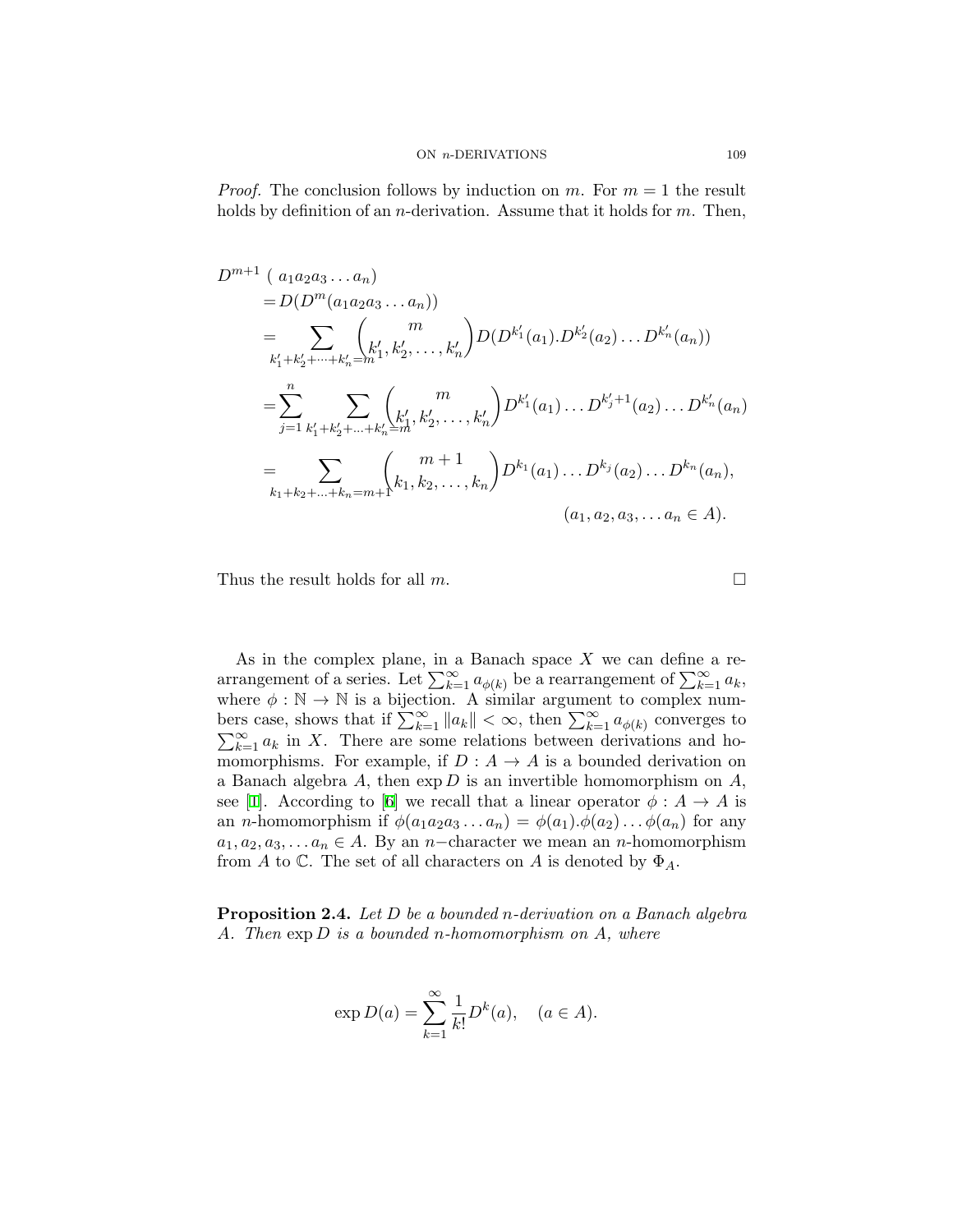*Proof.* For  $a_1, a_2, a_3, \ldots, a_n \in A$ , by Leibnitz rule we have,

$$
\exp D (a_1 a_2 a_3 ... a_n)
$$
\n
$$
= \sum_{k=1}^{\infty} \frac{1}{k!} D^k (a_1 a_2 a_3 ... a_n)
$$
\n
$$
= \sum_{k=1}^{\infty} \frac{1}{k!} \sum_{k_1 + \dots + k_n = k} {k \choose k_1, k_2, ..., k_n} D^{k_1}(a_1) ... D^{k_n}(a_n)
$$
\n
$$
= \sum_{k=1}^{\infty} \sum_{k_1 + \dots + k_n = k} \frac{1}{k_1!} D^{k_1}(a_1) \frac{1}{k_2!} D^{k_2}(a_2) ... \frac{1}{k_n!} D^{k_n}(a_n)
$$
\n
$$
= \sum_{k_1=1}^{\infty} D^{k_1}(a_1) \sum_{k_2=1}^{\infty} D^{k_2}(a_2) ... \sum_{k_n=1}^{\infty} D^{k_n}(a_n)
$$
\n
$$
= \exp D(a_1) \exp D(a_2) ... \exp D(a_n).
$$

Note that all series appearing above are absolutely convergent.  $\Box$ 

According to Singer-Wermer's theorem, in commutative Banach algebras, the range of any continuous derivation is contained in its radical [[11](#page-8-2)]. There is an analogous result for *n*-derivations under an additional assumption.

**Theorem 2.5.** *Let D be a bounded n-derivation on a commutative Banach algebra A. If all n−characters of A are norm decreasing, then*  $D(A) \subseteq rad(A)$ *. In particular, if A is semisimple,*  $D = 0$ *.* 

*Proof.* Fix  $\varphi \in \Phi_A$  and  $\lambda \in \mathbb{C}$ . Since  $\lambda D : A \to A$  is a bounded *n*-derivation,  $\exp(\lambda D)$  will be a bounded *n*-homomorphism on *A*. Let  $\phi_{\lambda}(a) = \varphi(\exp(\lambda D)(a))$ , for each  $a \in A$ , thus  $\phi$  is a *n−*character on *A*. By hypothesis, we have  $|\phi_{\lambda}(a)| \leq ||a||$  and

$$
\phi_{\lambda}(a) = \varphi \left( \sum_{k=1}^{\infty} \frac{\lambda^k}{k!} D^k(a) \right)
$$

$$
= \sum_{k=1}^{\infty} \frac{\lambda^k}{k!} \varphi(D^k(a)) \quad (a \in A).
$$

Thus the mapping  $\lambda \to \phi_{\lambda}(a)$  is a bounded entire function for a fix  $a \in A$ . Hence it is a constant function and so  $\varphi(D^k(a)) = 0$  for all *k*  $\geq$  1. In particular  $\varphi(D(a)) = 0$ . Since  $\varphi$  was an arbitrary character on *A*, *D*(*a*) lies in *rad*(*A*), as we desired. on  $A, D(a)$  lies in  $rad(A)$ , as we desired.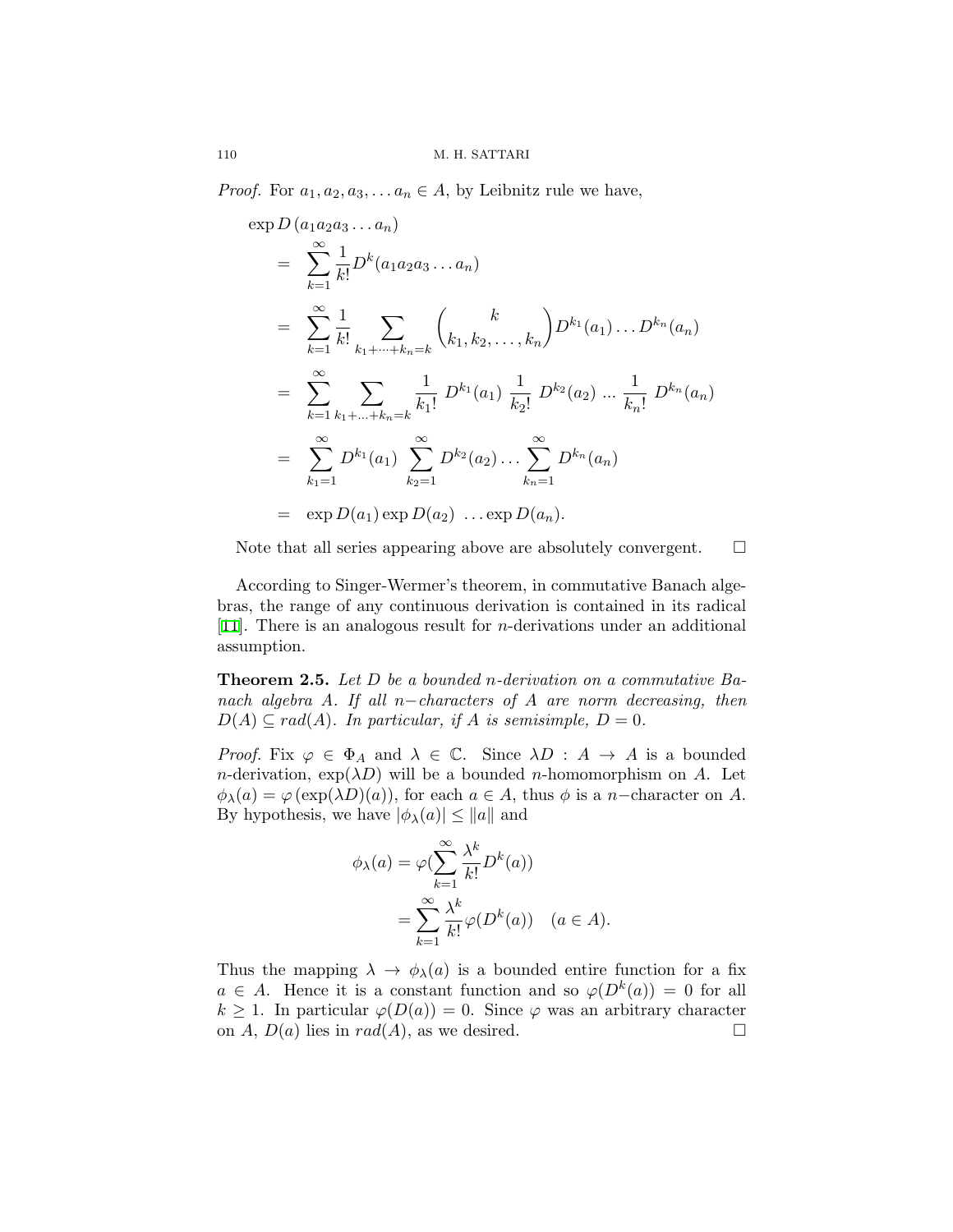#### ON *n*-DERIVATIONS 111

## 3. Common results with *<sup>n</sup>−*homomorphism

<span id="page-4-0"></span>There is a natural connection between derivations and homomorphisms. This makes us enable to investigate *n−*derivations and obtain some results that are studied for *n−*homomorphisms in [[6](#page-8-3)]. It is shown that a certain multiple of a *n−*homomorphism is a homomorphism. We have a similar result for an *n*-derivation.

<span id="page-4-2"></span>**Theorem 3.1.** *Let A be a unital algebra with identity e, and let E be an A*<sup>*-bimodule (not necessarily unital). If*  $D: A \rightarrow E$  *is an n-derivation,*</sup> *then the map*  $\Delta: A \to E$ *, defined by*  $\Delta(a) = D(a)$ *.e*  $(a \in A)$  *is a derivation.*

*Proof.* For any  $a, b \in A$  we have

$$
a.D(e).b = a.D(\underbrace{e...e}_{n-times}).b
$$

$$
= \underbrace{a.D(e).b + \dots + a.D(e).b}_{n-times},
$$

which implies  $a.D(e).b = 0$ , and so

$$
\Delta(ab) = D(ab \underbrace{e \dots e}_{n-2-times}).e
$$
  
=  $D(a).b + a.D(b).e + 0 + \dots + 0$   
=  $\Delta a.b + a.\Delta b.$ 

We now return to *n−*derivations on Banach algebras. An important problem concerning derivations is extension of a derivation to a larger algebra. Perhaps the most important one appears in the notable theorem of Johnson on amenability of group algebra, where a derivation on  $L^1(G)$ can be extended to  $M(G)$ . From now on, we suppose that A is a Banach algebra and *E* is a Banach *A−*bimodule. For the next result, we recall the first Arens product. The first Arens product on *A∗∗* is obtained by making in turn the definitions:

<span id="page-4-1"></span>(3.1) 
$$
\langle b, f.a \rangle = \langle ab, f \rangle
$$
,  
\n $\langle a, G.f \rangle = \langle f.a, G \rangle$ ,  
\n $\langle f, F \Box G \rangle = \langle G.f, F \rangle$ ,  $(a, b \in A, f \in A^*, F, G \in A^{**})$ .

By natural embedding of *A* into *A∗∗* , *A* is a subalgebra of *A∗∗*. The identities in [3.1](#page-4-1) show, that  $F \Box G$  is continuous in  $F$  in  $\sigma(A^{**}, A^*)$ , the *w <sup>∗</sup>−*topology of *A∗∗*, for fixed *G*. But in general it is not continuous in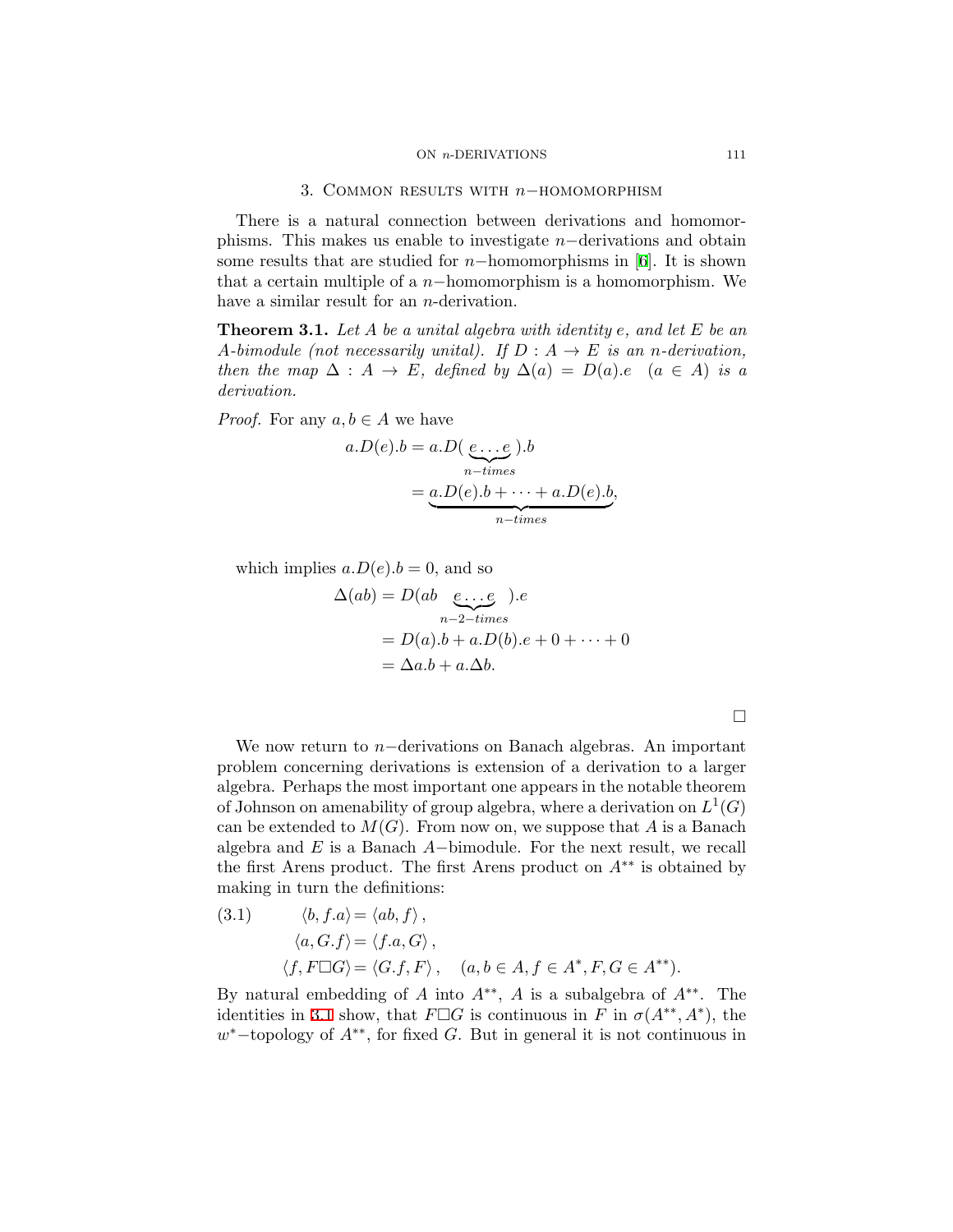*G* for fixed *F*, unless  $F \in A \subseteq A^{**}$ . Since *A* is  $w^*$ −dense in  $A^{**}$  (see Theorem V.4.5 in [\[4\]](#page-8-5)), we get

(3.2) 
$$
F \Box G = w^* - \lim_{\alpha} w^* - \lim_{\beta} a_{\alpha} b_{\beta},
$$

where  $(a_{\alpha})$  and  $(b_{\beta})$  are nets in *A* such that  $a_{\alpha} \to F$  and  $b_{\beta} \to G$  in *w ∗* -topology of *A∗∗*. The second Arens product, denoted by *♢*, is defined by:

<span id="page-5-1"></span><span id="page-5-0"></span>
$$
(A^{**}, \diamondsuit) = ((A^{op})^{**}, \square)^{op},
$$

where  $A^{op}$  is the algebra formed by reversing the order of the product in *A*. As first Arens product, the second Arens product makes *A∗∗* a Banach algebra containing *A* as a closed subalgebra. In general, the two products  $\Box$  and  $\diamondsuit$  are distinct on  $A^{**}$ . A Banach algebra A is Arens regular if these two products coincide on *A∗∗* .

Applying n-times [3.2](#page-5-0) shows that if  $F_1, F_2, \ldots, F_n \in A^{**}$  and  $a_{\alpha_i} \to F_i$ for  $i = 1, 2, ..., n$ , then

(3.3)

$$
F_1 \Box F_2 \Box \dots \Box F_n = w^* - \lim_{\alpha_1} w^* - \lim_{\alpha_2} \dots w^* - \lim_{\alpha_n} a_{\alpha_1} a_{\alpha_2} \dots a_{\alpha_n}.
$$

The above process can be used to the module action of *A* on *E*. According [\[3\]](#page-8-6), *E∗∗* is a Banach *A∗∗−*bimodule, where *A∗∗*is equipped with the first Arens product, by the action defined as follows.

$$
\langle a, \Phi \cdot \phi \rangle = \langle \phi \cdot a, \Phi \rangle, \n\langle a, \phi \cdot x \rangle = \langle xa, \phi \rangle, \n\langle x, F \cdot \phi \rangle = \langle \phi \cdot x, F \rangle, \n\langle \phi, F \cdot \Phi \rangle = \langle \Phi \cdot \phi, F \rangle, \n\langle \phi, \Phi \cdot F \rangle = \langle F \cdot \phi, \Phi \rangle, \quad (x \in E, \phi \in E^*, \Phi \in E^{**}, a \in A, F \in A^{**}).
$$

As Arens product, the module action concerning second duals can be determined by  $w^*$ -limits. Let  $(a_{\alpha})$  be a net in *A*, and let  $(x_{\beta})$  be a net in *E* such that  $a_{\alpha} \to F$  and  $x_{\beta} \to \Phi$  in  $A^{**}$  and  $E^{**}$ , respectively, in the *w ∗* -topology. Then one has

$$
F \cdot \Phi = w^* - \lim_{\alpha} w^* - \lim_{\beta} a_{\alpha} x_{\beta},
$$
  

$$
\Phi \cdot F = w^* - \lim_{\alpha} w^* - \lim_{\beta} x_{\beta} a_{\alpha}.
$$

In [\[3\]](#page-8-6) the extension of a continuous derivation  $D: A \rightarrow E$  to a continuous derivation from *A∗∗* into *E∗∗* is discussed. This has a main role in extension of a continuous derivation on  $L^1(\omega)$  to a continuous derivation on  $M(\omega)$  in [\[5\]](#page-8-7), where the inclusion  $M(\omega) \subset L^1(\omega)^{**}$  makes sense as inclusion of Banach algebras. Here we have the same result for a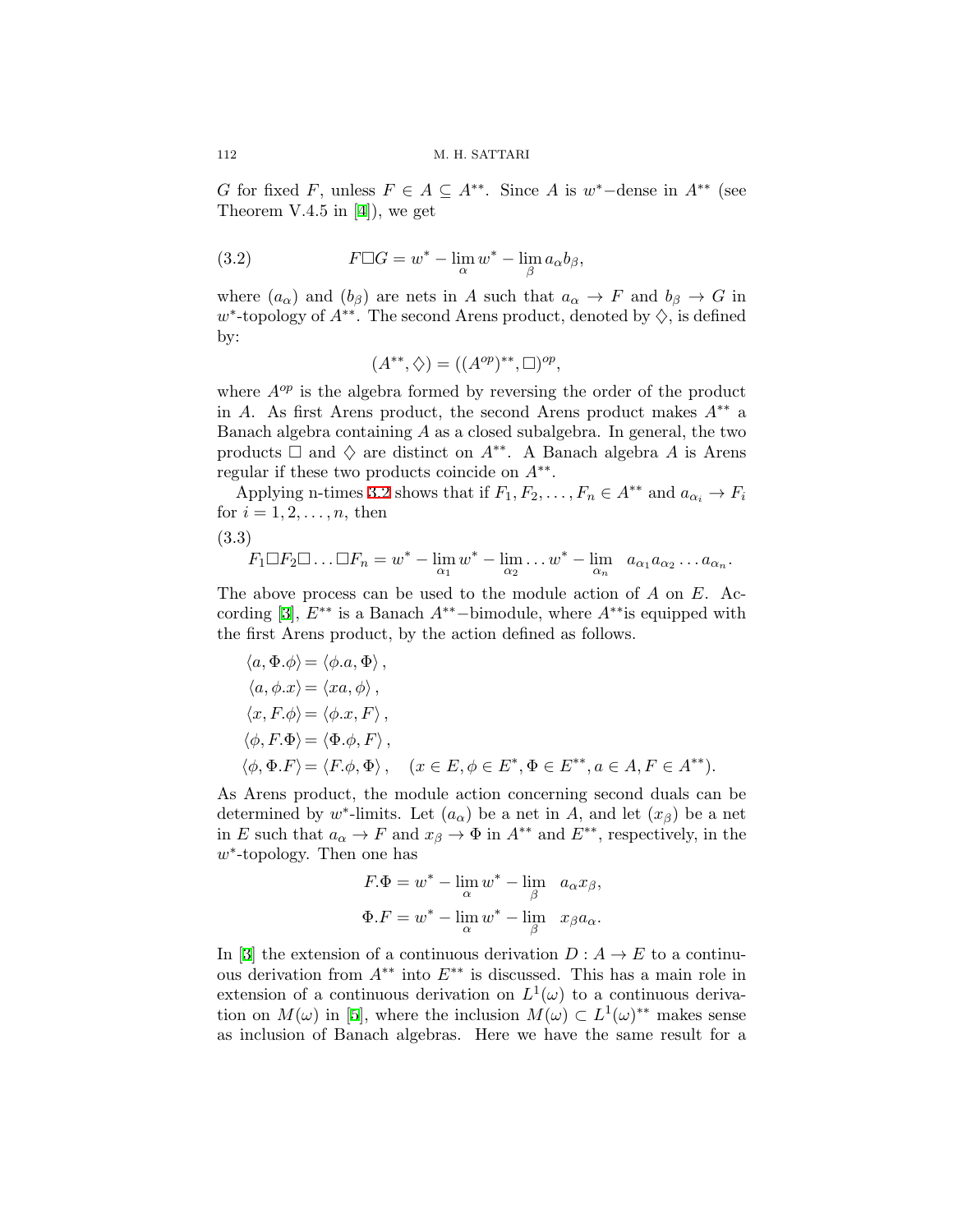continuous *n*-derivation. We need a lemma that is a module version of Proposition 3.1 in [[12\]](#page-8-8). We recall that a bounded operator *T* from a Banach space  $E_1$  into a Banach space  $E_2$  is weakly compact if  $T(B)$  is relatively weakly compact in  $E_2$ , where *B* is the closed unit ball of  $E_1$ . For a bounded operator  $T: E_1 \to E_2$ , *T* is weakly compact if and only if, for every bounded net  $(x_\alpha)$  in  $E_1$ ,  $(T(x_\alpha))$  contains a weakly convergent subnet in  $E_2$ .

<span id="page-6-0"></span>**Lemma 3.2.** *Let A be a Banach algebra, E be a left Banach A−module, and let the map*  $L_x: A \to E$  *defined by*  $L_x(a) = a.x$   $(a \in A)$ *, be weakly compact for all*  $x \in E$ *. Then*  $A.E^{**} \subseteq E$ *.* 

*Proof.* Let  $a \in A$  and  $\Phi \in E^{**}$ . Then there exists a bounded net  $(x_{\alpha})$ in *E* such that  $\|x_{\alpha}\| \leq \|\Phi\|$  for all  $\alpha$  and  $x_{\alpha} \to \Phi$  in  $E^{**}$ , in the  $w^*$ −topology. The  $w^*$ −continuity of the map  $\Psi \to a.\Psi$  on  $E^{**}$  yields  $a.x_{\alpha} \to a.\Phi$ , in the *w*<sup>\*</sup>-topology of  $E^{**}$ . Since the net  $(x_{\alpha})$  in *E* is norm bounded, weak compactness of the map  $x \to a \cdot x$  on  $E$  implies that there exists a subnet  $(x_\beta)$  of  $(x_\alpha)$  and an element  $x \in E$  such that  $a.x_\beta \to x$ in the weak topology of *E*. Since the *w <sup>∗</sup>−*topology of *E∗∗* restricted to *E* is the weak topology, we have  $a.x_\beta \to x$  in  $E^{**}$ , in the  $w^*$ -topology of  $E^{**}$ . Thus  $\Phi = x$  belong to *E*.

A similar result holds for a right Banach *A−*module *E*. So we have:

**Corollary 3.3.** *Let A be a Banach algebra, E be a Banach A−bimodule, and let the maps*  $L_x: A \to E$  *and*  $R_x: A \to E$  *defined by*  $L_x(a) = a.x$ *and*  $R_x(a) = x.a$  ( $a \in A$ ), be weakly compact for all  $x \in E$ . Then  $A.E^{**} \subseteq E$  and  $E^{**}.A \subseteq E$ .

**Theorem 3.4.** *Let A be a Banach algebra, E be a Banach A−bimodule,* and  $D: A \rightarrow E$  be a continuous *n*-derivation. Then the second dual  $D^{**}: A^{**} \to E^{**}$  *of D is also an n-derivation.* 

*If, in addition, A is Arens regular with bounded approximate identity and the map*  $L_x: A \to E$ , *is weakly compact for all*  $x \in E$ *, then there are a continuous derivation*  $\delta: A \to E$  *and an element*  $\Phi \in E^{**}$  *such that*

$$
D(a) = \delta(a) + a.\Phi \quad (a \in A).
$$

*Proof.* Let  $F_1, F_2, \ldots, F_n \in A^{**}$ . Then there exist nets  $(a_{\alpha_i})$  in *A* for  $i = 1, 2, \ldots, n$  such that  $a_{\alpha_i} \to F_i$ . Now [3.3](#page-5-1) and  $w^*$ –continuity of  $D^{**}$ 

□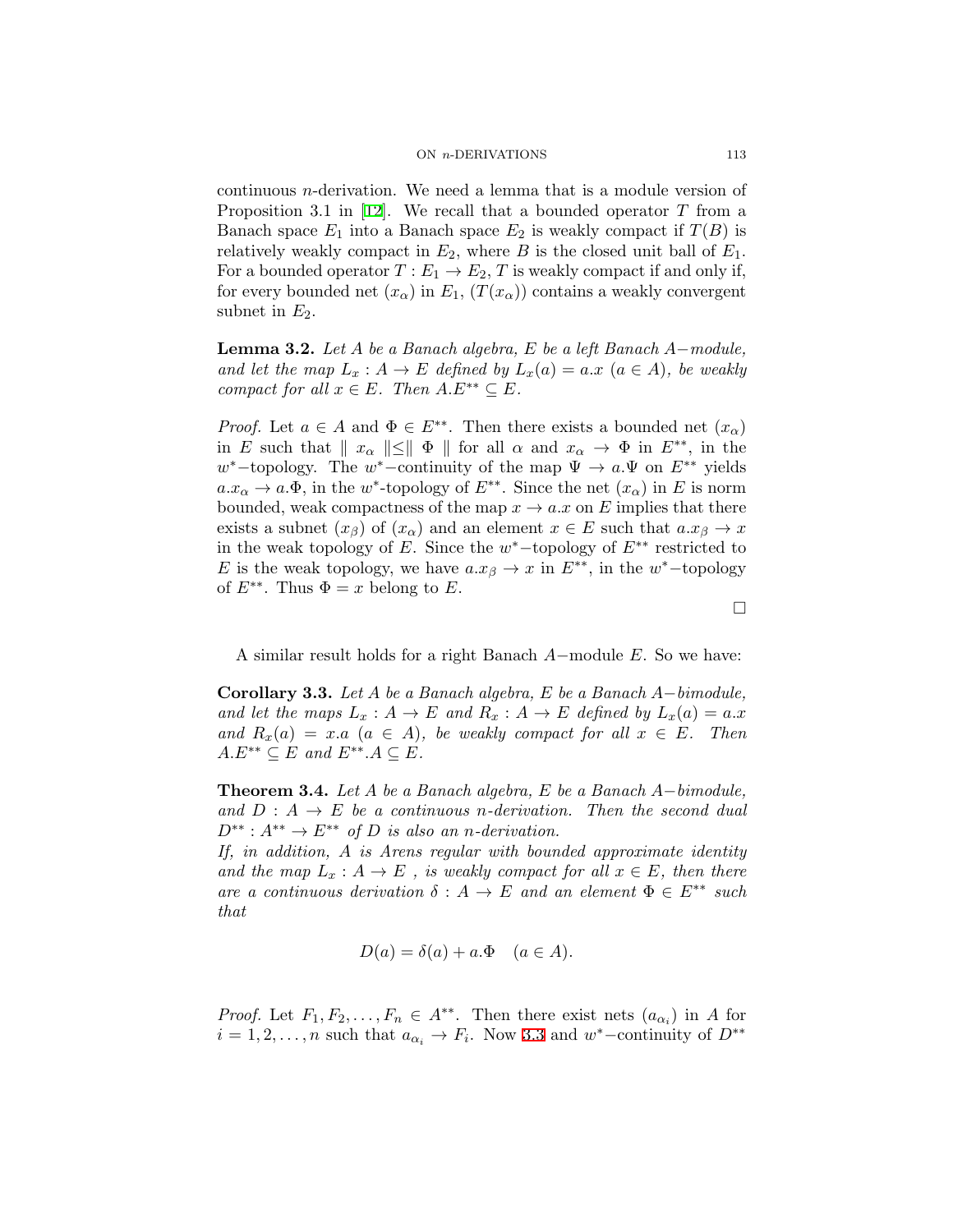imply that

$$
D^{**}(F_1 \square F_2 \square \dots \square F_n)
$$
  
=  $w^* - \lim_{\alpha_1} \dots w^* - \lim_{\alpha_n} D(a_{\alpha_1} a_{\alpha_2} \dots a_{\alpha_n})$   
=  $w^* - \lim_{\alpha_1} \dots w^* - \lim_{\alpha_n} \sum_{j=1}^n a_{\alpha_1} \dots a_{\alpha_{j-1}} D(a_{\alpha_j}) a_{\alpha_{j+1}} \dots a_{\alpha_n}$   
=  $\sum_{j=1}^n F_1 \square \dots \square F_{j-1} \dots D^{**}(F_j) \dots F_{j+1} \square \dots \square F_n.$ 

Now let *A* be Arens regular with bounded approximate identity. Proposition 28.7 in [\[1\]](#page-8-4) implies that *A∗∗* has identity, *e* say. Then Theorem [3.1](#page-4-2) yields a continuous derivation  $\Delta: A^{**} \to E^{**}$ , where  $\Delta(F) = D^{**}(F).e$ . Since the restriction of  $D^{**}: A^{**} \to E^{**}$  on *A* is  $D: A \to E$ , the map *δ* defined through *δ*(*a*) = *D*(*a*)*.e* (*a* ∈ *A*) is a derivation. On the other hand, taking  $\Phi = D^{**}(e), D^{**}(F) = \Delta(F) + F.D^{**}(e)$  yield

$$
D(a) = \delta(a) + a.\Phi \quad (a \in A).
$$

By Lemma [3.2](#page-6-0), weak compactness of the maps  $L_x$  for all  $x \in E$  implies that  $a.\Phi \in E$ , so  $\delta(a) = a.\Phi - D(a) \in E$ . that  $a.\Phi \in E$ , so  $\delta(a) = a.\Phi - D(a) \in E$ .

Let *E* be a Banach A-bimodule. An operator  $D : A \rightarrow E$  is called a local (respectively, approximately local) derivation if for each  $a \in A$ there is a derivation  $D_a: A \to E$  (respectively, a sequence of derivations  $(D_{a,n})$  such that  $D(a) = D_a(a)$  (respectively,  $D(a) = \lim_{n \to \infty} D_{a,n}(a)$ ). If, in addition, *D* is bounded, then we say that *D* is a bounded local derivation (respectively, bounded approximately local derivation).

In [[9](#page-8-9)], it is shown that when *A* is a *C <sup>∗</sup>−*algebra, a Banach algebra generated by idempotents, a semisimple annihilator Banach algebra, or the group algebra of a *SIN* or a totally disconnected group, bounded approximately local derivations from A into X are derivations. This result extends a result of B. E. Johnson about local derivations on *C <sup>∗</sup>−*algebras [[7\]](#page-8-10). After investigation of approximately local derivations by E. Samei, it is proved that under certain conditions, a bounded approximately local derivation is a sum of a derivation and a multiplier [[9](#page-8-9)]. We have a similar result for *n−*derivations.

**Corollary 3.5.** *Let A be an Arens regular Banach algebra with a bounded approximate identity, E be a Banach A−bimodule such that the maps*  $L_x: A \to E$ , are weakly compact for all  $x \in E$ , and  $D: A \to E$  be a *continuous n-derivation. Then there is a continuous derivation δ and a*